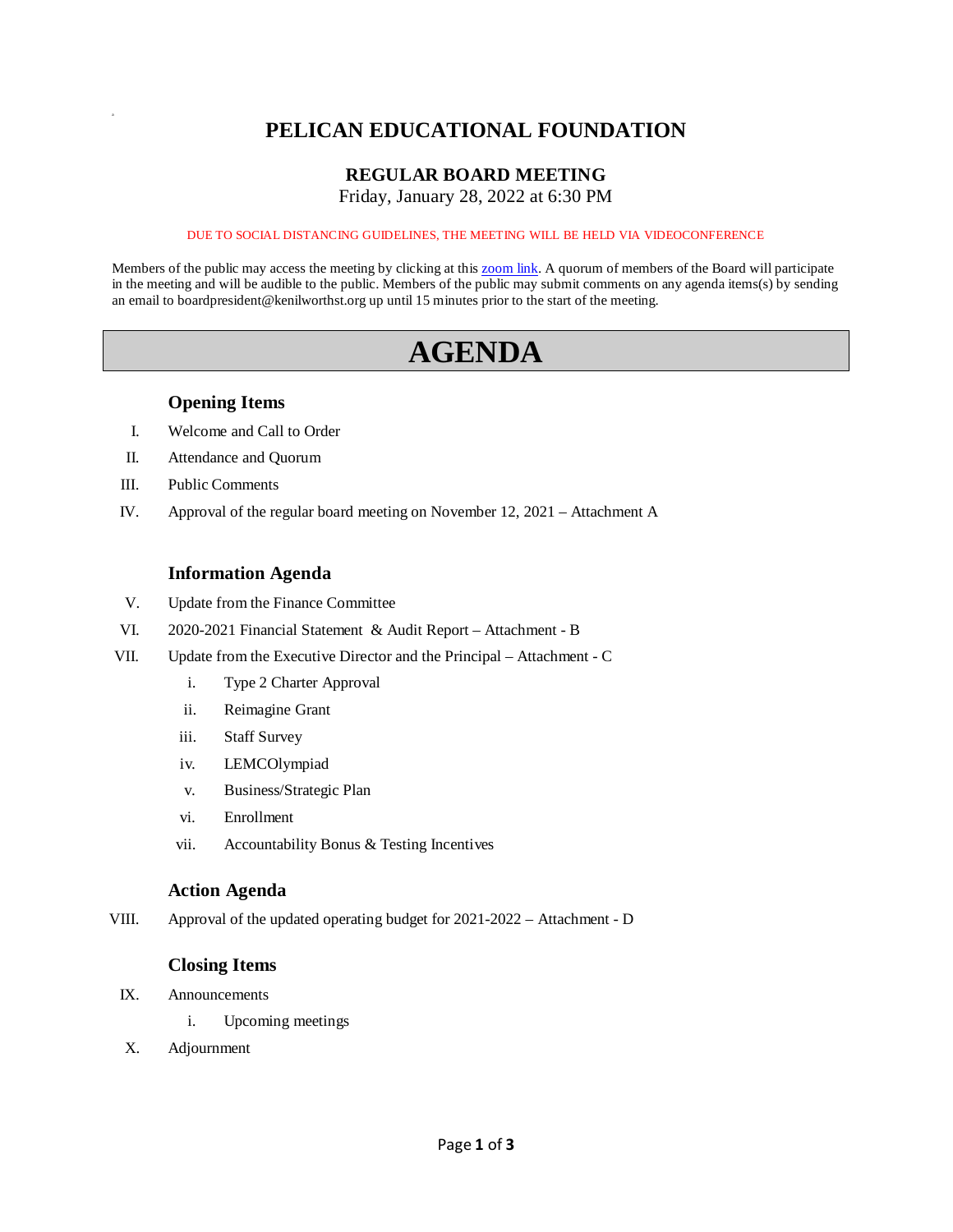#### **MINUTES**

#### **PELICAN EDUCATIONAL FOUNDATION REGULAR BOARD MEETING**

Friday, January 28, 2022 at 6:30 PM

#### DUE TO SOCIAL DISTANCING GUIDELINES, THE MEETING WAS HELD VIA VIDEOCONFERENCE ON ZOOM PLATFORM.

I. Welcome and Call to Order

These are the minutes of a regular meeting of the Board of Directors of Pelican Educational Foundation Inc. (PEF), a Louisiana non-profit corporation. This meeting was held at 6:30 p.m. on Friday, January 28, 2022 virtually through Zoom. This meeting was called to order by Dr. Orhan Kizilkaya, the President.

II. Attendance and Quorum

Present: Dr. O. Kizilkaya, Mr. E. Sarac, Mr. S. Uwaezoke, Ms. K. Harris, Dr. M. Stafa, and Dr. O. Kazan Absent: Dr. S. Wiley Also in Attendance: Mr. H. Suzuk, Mr. H. Gunarslan and Mrs. H. Regis.

- III. Public Comments No public comment.
- IV. Approval of Previous Board Meeting Minutes

Motion: Approve the minutes of the board meeting held on November 12, 2021 Moved by: Dr. O. Kizilkaya.

Seconded by: Ms. K. Harris.

Discussions: The minutes of the board meeting held on November 12, 2021 was presented and discussed. Approved unanimously.

#### **Information Agenda**

V. Update from the Finance Committee

Finance Committee meeting was held today, on January 28, 2021 at 6:00 PM virtually through Zoom. The participants were Mr. E. Sarac, Dr. M. Stafa, and Mr. H. Suzuk. The committee discussed the following topics:

I. Welcome and Call to Order